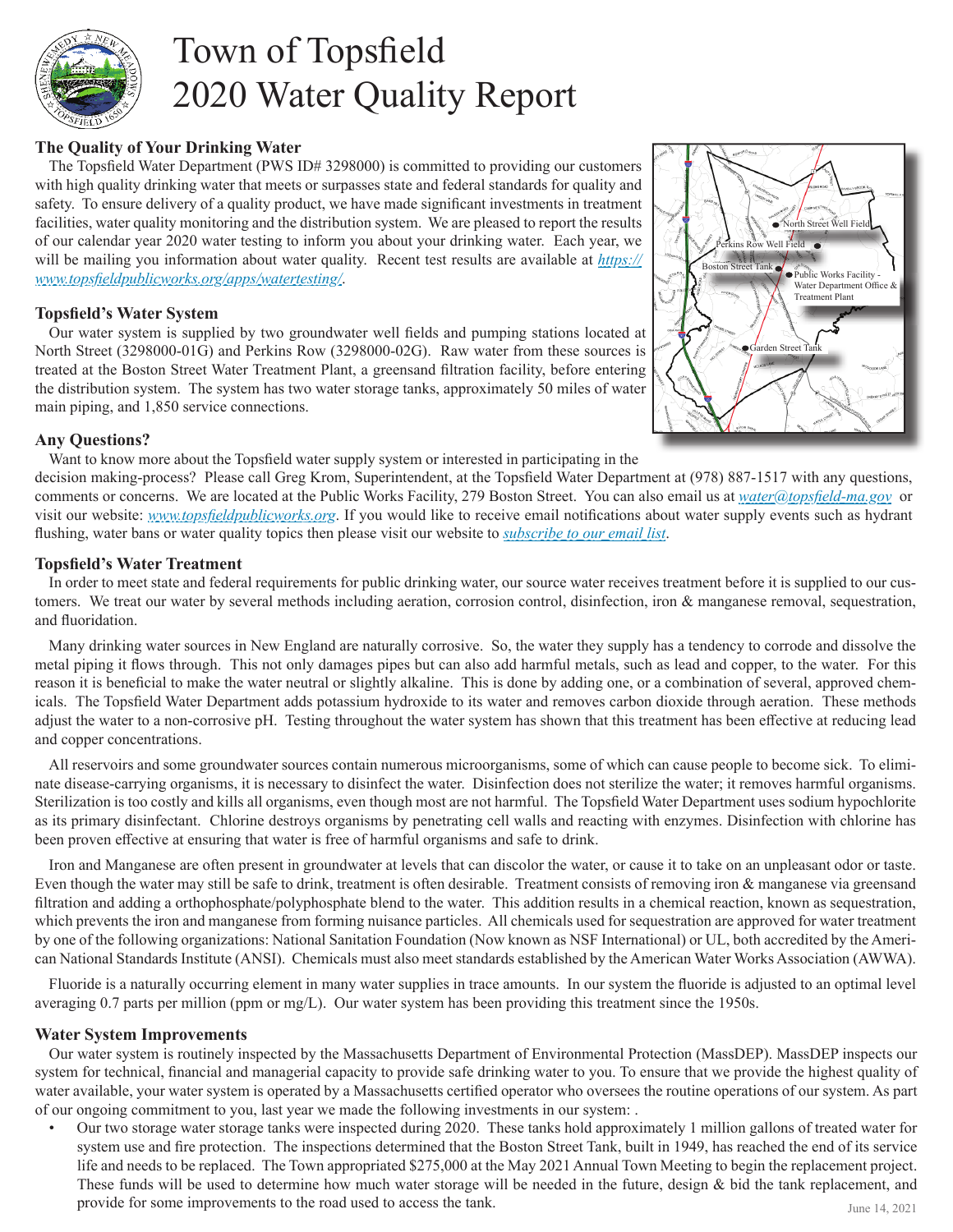### **Drinking Water Regulations**

Drinking water, including bottled water, may reasonably be expected to contain at least small amounts of some contaminants. The presence of contaminants does not necessarily indicate that water poses a health risk. More information about contaminants and potential health effects can be obtained by calling the EPA's Safe Drinking Water Hot-line (1-800-426-4791). In order to ensure that tap water is safe to drink, EPA and MassDEP prescribe regulations that limit the amount of certain contaminants in water provided by public water systems. FDA and Massachusetts Department of Public Health regulations establish limits for contaminants in bottled water that must provide the same protection for public Health.

### **The Substances Found in Your Tap Water**

The sources of drinking water (both tap water and bottled water) include rivers, lakes, streams, ponds, reservoirs, springs, and wells. As water travels over the land's surface or through the ground, it dissolves naturally-occurring minerals and radioactive material, and can be polluted by animals or human activity. Contaminants that may be present in source water include:

• Microbial contaminants, such as viruses and bacteria, which may come from sewage treatment plants, septic systems, agricultural livestock operations, and wildlife.

• Inorganic contaminants, such as salts and metals, which can be naturally-occurring or result from urban stormwater runoff , industrial or domestic wastewater discharges, oil and gas distribution, mining, or farming.

- Pesticides and herbicides, which may come from a variety of sources such as agriculture, urban stormwater runoff , and residential uses.
- Organic chemical contaminants, including synthetic and volatile organic chemicals, which are byproducts of industrial processes and petroleum production, and can also come from gas stations, urban stormwater runoff , and septic systems.
- Radioactive contaminants, which can be naturally-occurring or be the result of oil and gas production and mining activities.

### **Is Our Water Safe for Everyone?**

Some people may be more vulnerable to contaminants in drinking water than the general population. Immuno-compromised persons such as persons with cancer undergoing chemotherapy, persons who have undergone organ transplants, people with HIV/AIDS or other immune system disorders, some elderly, and infants can be particularly at risk from infections. These people should seek advice about drinking water from their health care providers. EPA/CDC guidelines on appropriate means to lessen the risk of infection by Cryptosporidium and other microbial contaminants are available from the Safe Drinking Water Hot-line (800-426-4791).

### **Concerns about Lead in Drinking Water**

If present, elevated levels of lead can cause serious health problems, especially for pregnant women and young children. Lead in drinking water is primarily from materials and components associated with service lines and home plumbing. The Topsfield Water Department is responsible for providing high quality drinking water, but cannot control the variety of materials used in plumbing components. When your water has been sitting for several hours, you can minimize the potential for lead exposure by flushing your tap for 30 seconds to 2 minutes before using the water for drinking or cooking. If you are concerned about lead in you water, you may wish to have your water tested. Information on lead in drinking water, testing methods and steps you can take to minimize exposure is available from the Safe Drinking Water Hot-line or at *http://www.epa.gov/ safewater/lead*.

### **Help To Protect Our Water Supply!**

The Massachusetts Department of Environmental Protection (MassDEP) has prepared a Source Water Assessment Program (SWAP) Report for our water supply sources. The SWAP report assesses the susceptibility of public water supplies. A copy of the SWAP report is available at the Public Works Facility. Our SWAP report has indicated that our groundwater is highly susceptible to contamination from residential activities adjacent to the wells; residential land uses; accidental spills from local roadways and Route 1; hazardous materials storage; existing contamination sites; auto repair shops and service stations; cemeteries; and agricultural activities. As a consumer, you have an impact on the quality of our water supply sources, and therefore, the quality of the water you drink. The land around our groundwater wells is mainly forested and residential with lesser amounts zoned as commercial. When rain falls or snow melts, the seemingly small amounts of chemicals and other pollutants around your property may be transferred by groundwater or overland flow to the wells.

### **Per- and Polyfluoroalkyl Substances (PFAS)**

MassDEP implemented new PFAS regulations that went into effect on October 1, 2020. The regulations require that the quarterly average of the total concentrations of perfluorooctanioc acid (PFOA), perfluorooctane sulfonic acid (PFOS), perfluorononanoic acid (PFNA), perfluorohexanesulfonic acid (PFHxS), perfluorodecanoic acid (PFDA) and perfluoroheptanoic acid (PFHpA) be less than 20 parts per trillion (ppt). Small systems such as ours must begin testing by October 2021. Topsfield began regular PFAS testing in the fall of 2019.

The averaged results of tests taken in October and November 2020 exceeded 20 ppt which required the distribution of a notice to our customers, a copy of which is located at *https://www.topsfieldpublicworks.org/water/water-quality-information/pfas/187-pfas-detections-public-education-document*. MassDEP recommends that customers in sensitive subgroups such as pregnant or nursing mothers, infants or those that are immuno-compromised use PFAS free bottled water for drinking and cooking when PFAS6 levels exceed 20 ppt. All other customers can continue to use our water.

We've been testing our water for PFAS6 on a monthly basis for almost a year and it appears there could be a seasonal variation. Test results are posted on our water quality site, *https://www.topsfieldpublicworks.org/apps/watertesting/*, as soon as results are received. Results are also posted on Twitter and sent to customers via email.

MassDEP awarded Topsfield a \$190,000 grant to conduct pilot testing of PFAS removal technologies. This testing is currently underway at our water treatment plant. A miniaturized 10 gallon per minute PFAS removal plant, housed in a small shipping container adjacent to our plant, is being used to evaluate two granular activated carbon systems, two ion exchange systems and these systems run in series. This project will provide detailed information that will be the basis for future design work. The project will be completed later this summer.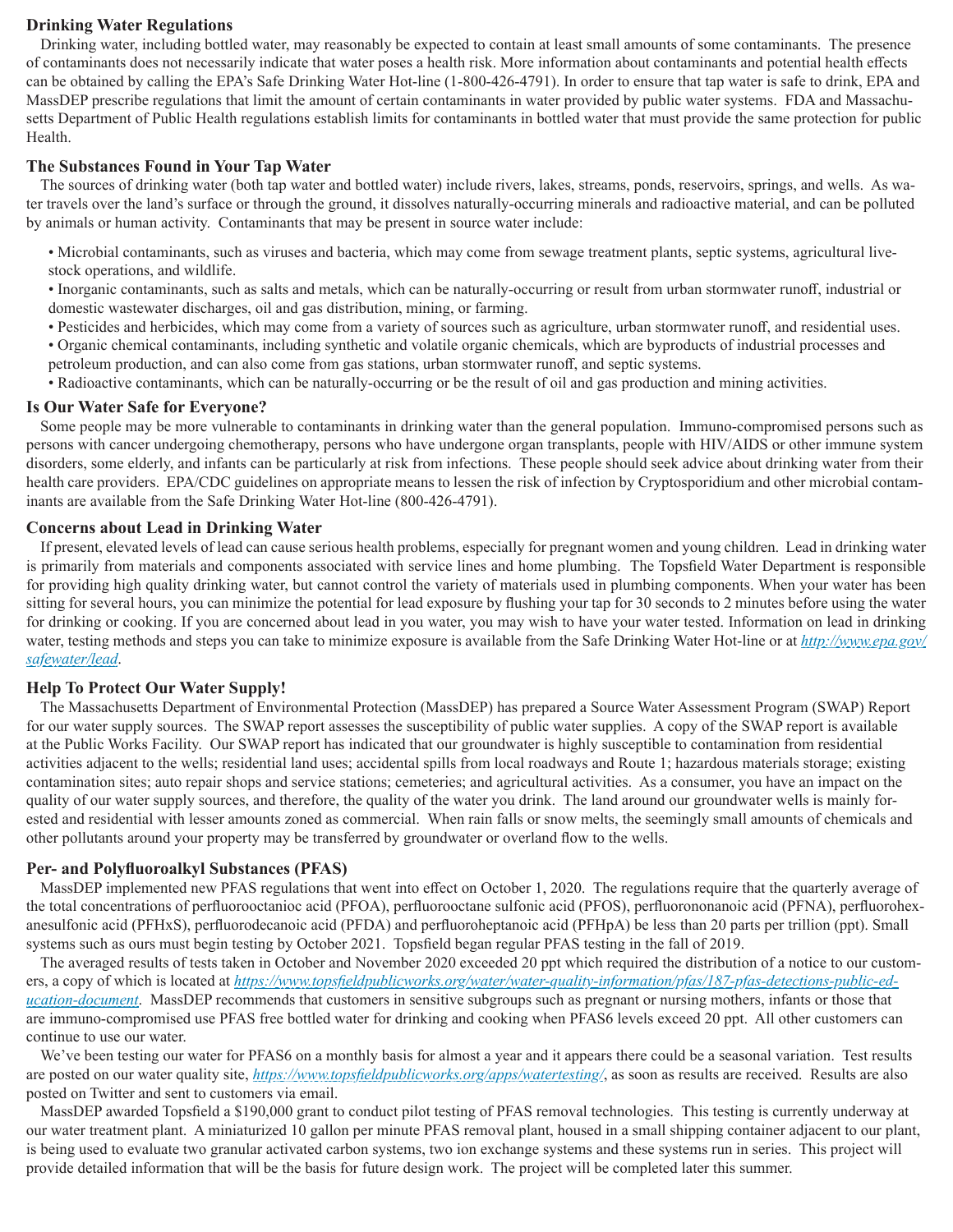# **Water Quality Summary**

Water Quality Summary<br>Listed below are the contaminants that were detected in Topsfield's drinking water or were detected in prior years and were not retested during 2020. The presence of contaminants does not necessarily Listed below are the contaminants that were detected in Topsfield's drinking water or were detected in prior years and were not retested during 2020. *The presence of contaminants does not necessarily indicate that the water poses a health risk.* A complete listing of all tests conducted is available at visit *http://www.topsfi eldpublicworks.org*.

|                                   |               | Samples Collected from Our Sources |                                                        |                                          |              |                                                                                                                                                                               |                                                                                                                                                                                                                                                                                                                                      |
|-----------------------------------|---------------|------------------------------------|--------------------------------------------------------|------------------------------------------|--------------|-------------------------------------------------------------------------------------------------------------------------------------------------------------------------------|--------------------------------------------------------------------------------------------------------------------------------------------------------------------------------------------------------------------------------------------------------------------------------------------------------------------------------------|
| Substance                         | Units         | Range De-<br>tected                | (EPA's MCLs)<br><b>Highest Level</b><br><b>Allowed</b> | EPA's)<br>Goals<br>Ideal                 | <b>OSRG</b>  | Possible Sources of Contaminant                                                                                                                                               | <b>Health Effects</b>                                                                                                                                                                                                                                                                                                                |
|                                   |               | INORGANIC CHEMICALS                |                                                        |                                          |              |                                                                                                                                                                               |                                                                                                                                                                                                                                                                                                                                      |
| Barium                            | ppm           | 0.047                              | $\overline{\phantom{0}}$                               | $\overline{\phantom{0}}$                 | $\mathbf{I}$ | Erosion of natural deposits; runoff<br>from orchards                                                                                                                          | Some people who drink water containing barium in excess of the MCL over<br>many years could experience an increase in their blood pressure.                                                                                                                                                                                          |
| Copper                            | ppm           | $\Xi$                              | $\Xi$                                                  | $\mathbf{I}$                             | $\mathbf{I}$ | Erosion of natural deposits,                                                                                                                                                  | Please see Copper entry in Samples Taken From Your Faucets below.                                                                                                                                                                                                                                                                    |
| Lead                              | $_{\rm ppb}$  | $\Xi$                              | 0.015                                                  | $\circ$                                  | $\mathbf{I}$ | Erosion of natural deposits.                                                                                                                                                  | Please see Lead entry in Samples Taken From Your Faucets below.                                                                                                                                                                                                                                                                      |
| Nitrate                           | ppm           | 2.2                                | $\supseteq$                                            | $\supseteq$                              | $\mathbf I$  | from septic systems; erosion of natural<br>Runoff from fertilizer use; leaching<br>deposits                                                                                   | Infants below the age of six months who drink water containing nitrate in<br>excess of the MCL could become seriously ill and, if untreated, may die.<br>Symptoms include shortness of breath and blue baby syndrome.                                                                                                                |
| Strontium $\prime$                | ppb           | 86-134.9                           | J.                                                     | $\mathbf{I}$                             | 1500         | cally commercial use of strontium has<br>been in the faceplate glass of cathode<br>Naturally-occurring element; histori-<br>ray tube televisions to block x-ray<br>emissions. | bone growth, especially in children and in individuals whose diet is low in<br>Consuming high levels of strontium in drinking water could interfere with<br>calcium and protein.                                                                                                                                                     |
| RADIONUCLIDES                     |               |                                    |                                                        |                                          |              |                                                                                                                                                                               |                                                                                                                                                                                                                                                                                                                                      |
| Alpha Emit-<br>$\text{ters}^{-1}$ | pCi/L         | $0.647 - 0.963$                    | 15                                                     | $\circ$                                  | f,           | Erosion of natural deposits.                                                                                                                                                  | excess of the MCL over many years have an increased risk of getting cancer.<br>Certain minerals are radioactive and may emit a form of radiation known as<br>alpha radiation. Some people who drink water containing alpha emitters in                                                                                               |
| Combined<br>Radium                | pCi/L         | 0.42                               | $\sim$                                                 | $\circ$                                  | $\mathbf{I}$ | Erosion of natural deposits.                                                                                                                                                  | Some people who drink water containing Radium 226 or 228 in excess of the<br>MCL over many years may have an increased risk of getting cancer.                                                                                                                                                                                       |
| UNREGUL                           | ATED          | CONTAMIN                           | $\infty$<br><b>ANT!</b>                                |                                          |              |                                                                                                                                                                               |                                                                                                                                                                                                                                                                                                                                      |
| Substance                         | Units         | Range De-<br>tected                | Average De-<br>tected                                  | gested<br><b>MCL</b><br>$\mathbf{S}$ ug- | <b>OSRG</b>  | <b>Possible Sources of Contaminant</b>                                                                                                                                        | <b>Health Effects</b>                                                                                                                                                                                                                                                                                                                |
| Chlorate <sup>1</sup>             | ppb           | $23.0 - 127.3$                     | 84.2                                                   | 210                                      |              | disinfection byproduct; and used in<br>Agricultural defoliant or descant;<br>production of chlorine dioxide.                                                                  | perience effects on the thyroid, blood, and kidneys. Because it inhibits thyroid<br>People exposed to high concentrations of chlorate in drinking water could ex-<br>iodide uptake, people deficient in dietary iodide are most at risk of chlorate's<br>thyroid effects, which in turn could impact fetal and neonatal development. |
| Manganese                         | ppb           | $\Xi$                              | g                                                      | 50                                       | 300          | Erosion of natural deposits.                                                                                                                                                  | Infants and children who drink water containing manganese at high concentra-<br>tions may have learning and behavior problems. People with liver disease who<br>drink water containing manganese at high concentrations may have neurolog-<br>ical disorders.                                                                        |
| Nickel                            | $_{\rm{ppb}}$ | $\Xi$                              | $\Xi$                                                  | $\mathbf{I}$                             | 100          | Discharge from domestic wastewater,<br>landfills, and mining and smelting<br>operations.                                                                                      | many years could experience effects on the lung, stomach, blood, liver, kid-<br>Some people who drink water containing nickel at high concentrations for<br>neys, immune system, reproduction and development.                                                                                                                       |
| Sodium <sup>2,3</sup>             | ppm           | 41.8                               | 41.8                                                   | $\overline{c}$                           | $\mathbf{I}$ | Naturally present in the environment.                                                                                                                                         | Some people who drink water containing sodium at high concentrations for<br>many years could experience an increase in blood pressure.                                                                                                                                                                                               |
| Sulfate $\prime$                  | ppm           | 12.3                               | 12.3                                                   | 250                                      |              | Natural sources.                                                                                                                                                              | Some people who drink water containing sulfate at high concentrations for<br>many years could experience diarrhea.                                                                                                                                                                                                                   |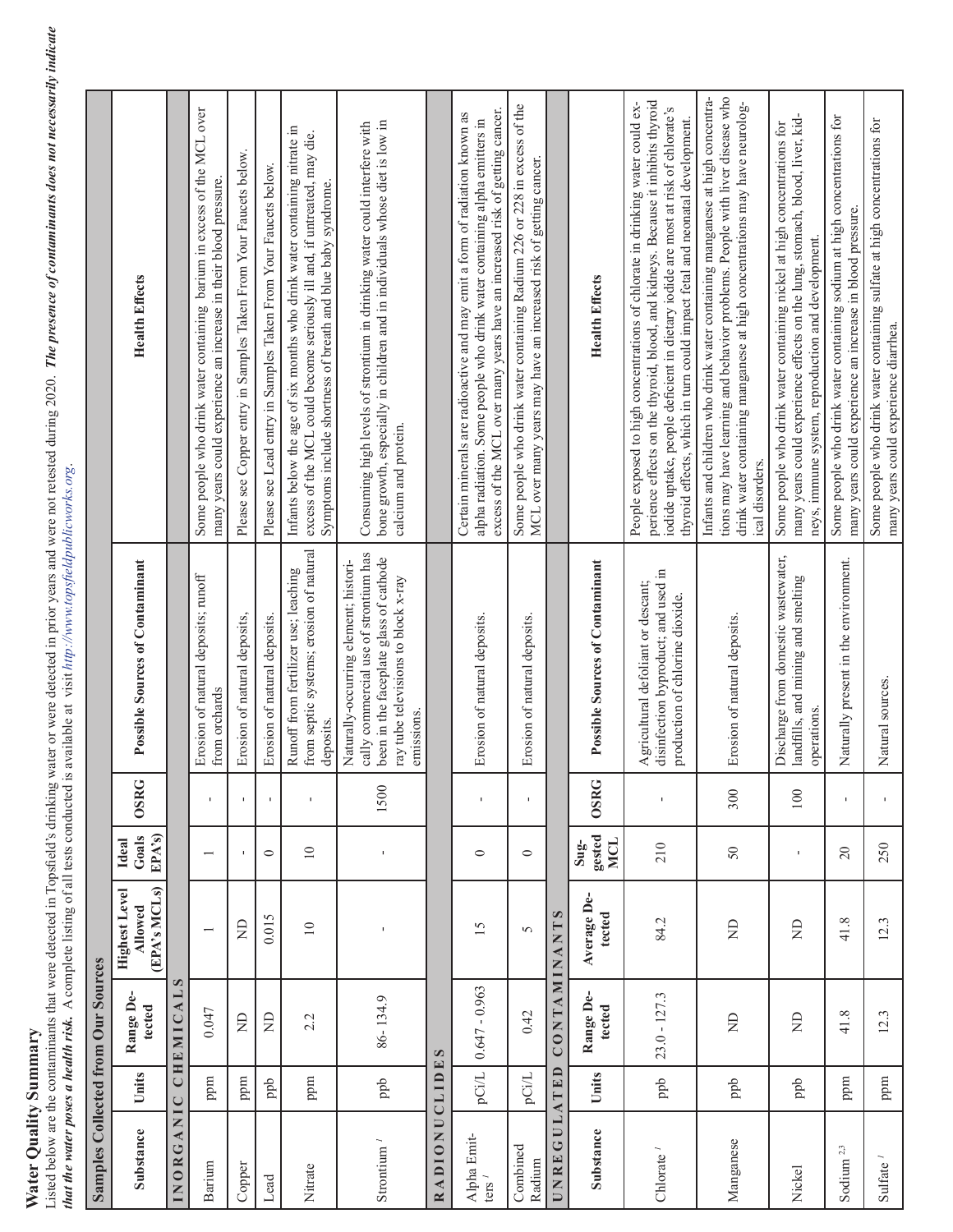| <b>Samples Collected from Our Sources</b><br>AND<br>PER-                   |        | POLYFLUORO                      | ALKYL          | SUBSTANCES                           | (PHAS)                              |                                                                                                                                                                                                                                                                                                                                              |                                                                                                                                                                                                                                                                                                                                                           |  |
|----------------------------------------------------------------------------|--------|---------------------------------|----------------|--------------------------------------|-------------------------------------|----------------------------------------------------------------------------------------------------------------------------------------------------------------------------------------------------------------------------------------------------------------------------------------------------------------------------------------------|-----------------------------------------------------------------------------------------------------------------------------------------------------------------------------------------------------------------------------------------------------------------------------------------------------------------------------------------------------------|--|
| Substance                                                                  | Units  | Quarterly<br>Average<br>Highest | Range Detected | (quarterly<br>average)<br><b>MCL</b> | Violation                           | <b>Possible Sources of Contaminant</b>                                                                                                                                                                                                                                                                                                       | <b>Health Effects</b>                                                                                                                                                                                                                                                                                                                                     |  |
| Acid (PFBS)<br>Perfluorobu-<br>tanesulfonic                                | ppt    | 2.9                             | $2.5 - 3.4$    | I.                                   | $\frac{1}{2}$                       | Man-made chemical; used in products to make them stain,<br>grease, heat and water resistant.                                                                                                                                                                                                                                                 | Based on studies of laboratory animals, people exposed to<br>ence effects on the liver, blood and kidneys. Various lines<br>of evidence indicate PFBS is less toxic than other PFAS<br>elevated levels of PFBS for several years could experi-<br>considered here.                                                                                        |  |
| Perfluorohep-<br>tanoic Acid<br>(PFH <sub>pA</sub> )                       | ppt    | 3.0                             | $ND-3.8$       | $\mathbf I$                          | $\frac{1}{2}$                       | Man-made chemical; used in products to make them stain,<br>grease, heat and water resistant.                                                                                                                                                                                                                                                 | ically very similar to PFOA and the other perfluorinated<br>Although PFHpA has not been well studied, it is chem-<br>compounds considered here and may cause similar<br>effects.                                                                                                                                                                          |  |
| Perfluorohex-<br>anoic Acid<br>(PFHxA)                                     | ppt    | 3.8                             | $3.2 - 4.9$    | $\overline{20}$                      | $\frac{1}{2}$                       | precursor substances. Some are or have been used in a wide<br>Directly emitted to the environment or are formed indirect-<br>ly from the environmental degradation or metabolism of<br>variety of industrial and consumer applications.                                                                                                      | Not well studied. Insufficient information to assess effects<br>but maybe similar to those of PFOS and PFOA. Potencies<br>may differ.                                                                                                                                                                                                                     |  |
| Acid (PFOS)<br>Perfluorooc-<br>tanesulfonic                                | ppt    | 5.2                             | $3.9 - 6.3$    | $20\,$                               | $\overline{\mathsf{z}}$             | a pesticide active ingredient for insect bait traps; U.S. man-<br>may be still generated incidentally or in imported products<br>ufacture of PFOS was phased out in 2002; however, PFOS<br>Surfactant or emulsifier; used in fire-fighting foam, circuit<br>board etching acids, alkaline cleaners, floor polish, and as                     | elevated levels of PFOS may adversely affect the immune<br>rates of some types of cancer have been reported in some<br>Studies in laboratory animals indicate that exposures to<br>studies. Scientists are working to better understand the<br>system, liver, thyroid and fetal development. Elevated<br>degree of risk to people.                        |  |
| Perfluorooc-<br>tanic Acid<br>(PFOA)                                       | ppt    | $\equiv$                        | $6.2 - 13$     | $20\,$                               | $\stackrel{\mathtt{o}}{\mathsf{z}}$ | Perfluorinated aliphatic carboxylic acid; used for its emulsi-<br>and lubricants, paints, polishes, adhesives and photographic<br>as Teflon), fire-fighting foams, cleaners, cosmetics, greases<br>fier and surfactant properties in or as fluoropolymers (such<br>films                                                                     | working to better understand the degree of risk to people.<br>affect the liver and elevate cholesterol levels. Studies on<br>cerns about potential effects on development, including<br>laboratory animals exposed to PFOA have raised con-<br>breast development, and on cancer risk. Scientists are<br>Long-term exposure to PFOA in drinking water may |  |
| PFAS6 (Sum<br>PFOS, PFH-<br>pA, PFHxS,<br>of PFOA,<br>$PKM, \ \&$<br>PFDA) | ppt    | 18.6                            | $10 - 23$      | $20\,$                               | $\frac{1}{2}$                       | the use and disposal of products containing these PFAs such<br>including production of moisture and oil resistant coatings<br>on fabrics and other materials. Additional sources include<br>Discharges and emissions from industrial and manufactur-<br>ing sources associated with the production of these PFAs,<br>as fire-fighting foams. | These PFAs may also elevate the risk of certain cancers.<br>blood, immune system, thyroid, and fetal development.<br>health effects. These could include effects on the liver,<br>in excess of the MCL may experience certain adverse<br>Some people who drink water containing these PFAs                                                                |  |
|                                                                            | ،<br>ٻ |                                 | ، ع<br>.<br>É  |                                      |                                     |                                                                                                                                                                                                                                                                                                                                              |                                                                                                                                                                                                                                                                                                                                                           |  |

**ppm** - One part of contaminant per million parts of water.<br> **ppb** - One part of contaminant per billion parts of water.<br> **ppt** - One part of contaminant per trillion parts of water.<br> **UR** - Unregulated contaminant **ppm** - One part of contaminant per million parts of water. **ppb** - One part of contaminant per billion parts of water. **ppt** - One part of contaminant per trillion parts of water. **UR** - Unregulated contaminant

ND - Substance not detected in the sample<br>pCi/L - Picocuries per liter is a measure of the radioactivity in water. **pCi/L** - Picocuries per liter is a measure of the radioactivity in water.**ND** - Substance not detected in the sample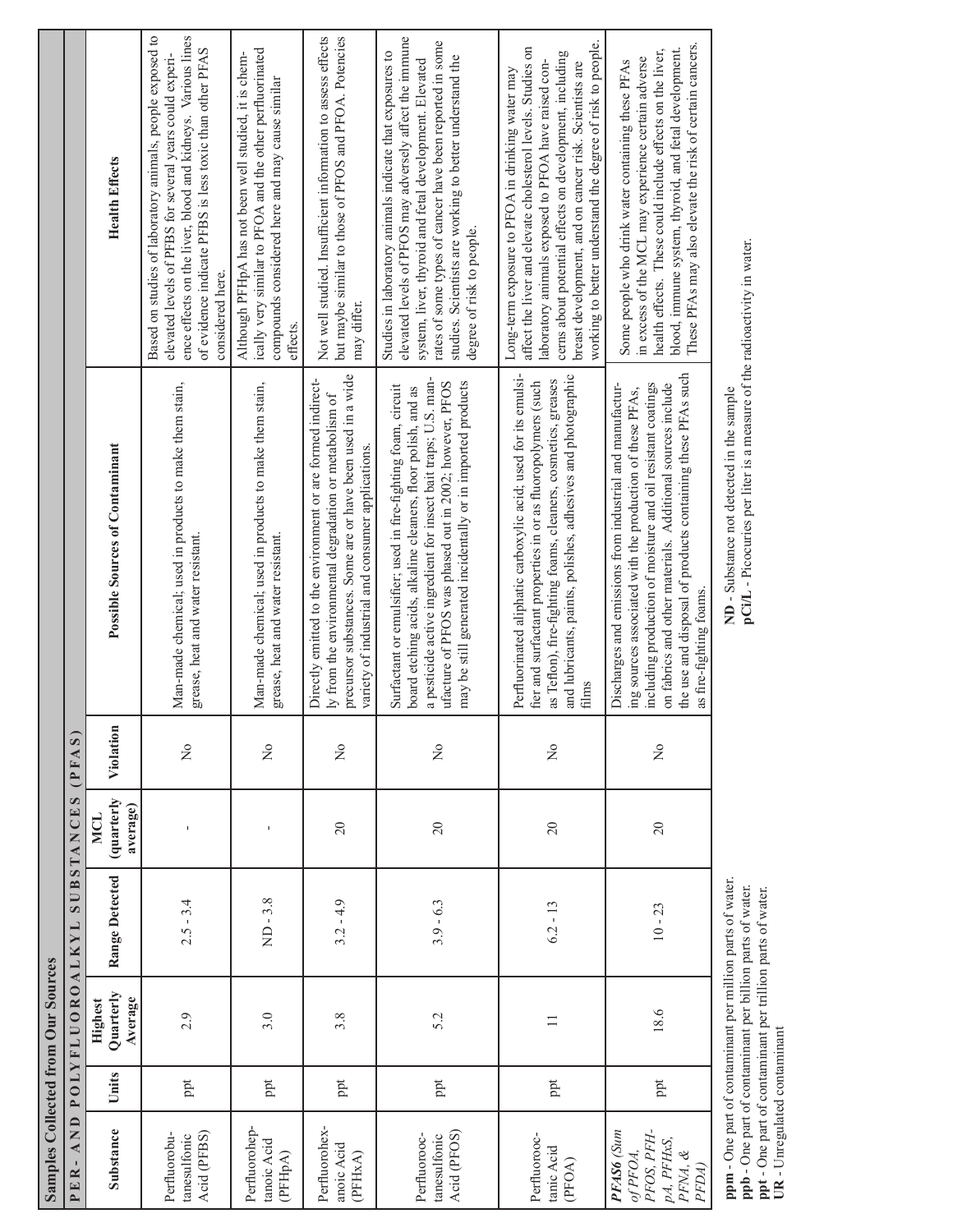| Samples Collected from Your Faucets                            |               |                                     |                           |                                                 |                                                       |                                                                                                                  |                                                                                                                                                                                                                                                                                                                                                                                                                       |
|----------------------------------------------------------------|---------------|-------------------------------------|---------------------------|-------------------------------------------------|-------------------------------------------------------|------------------------------------------------------------------------------------------------------------------|-----------------------------------------------------------------------------------------------------------------------------------------------------------------------------------------------------------------------------------------------------------------------------------------------------------------------------------------------------------------------------------------------------------------------|
| Substance                                                      | Units         | <b>Detected</b><br>Highest<br>Level | Detected<br>Range         | (EPA's MCLs)<br><b>Highest Level</b><br>Allowed | (EPA's MC-<br><b>Ideal Goals</b><br>LG <sub>S</sub> ) | <b>Possible Sources</b><br>of Contaminant                                                                        | <b>Health Effects</b>                                                                                                                                                                                                                                                                                                                                                                                                 |
| MICROBIOLOGY                                                   |               |                                     |                           |                                                 |                                                       |                                                                                                                  |                                                                                                                                                                                                                                                                                                                                                                                                                       |
| (Highest number detected per month)<br>Total Coliform Bacteria |               | g                                   | £                         |                                                 | $\circ$                                               | Naturally present in the envi-<br>ronment                                                                        | and are used as an indicator that other, potentially harmful, waterborne<br>which contamination may enter the drinking water distribution system.<br>Coliforms are bacteria that are naturally present in the environment<br>pathogens may be present or that a potential pathway exists through                                                                                                                      |
| (Highest number detected per month)<br>Fecal Coliform Bacteria |               | $\Xi$                               | $\Xi$                     | $\circ$                                         | $\circ$                                               | Human and animal fecal waste                                                                                     | may be contaminated with human or animal wastes. Microbes in these<br>Fecal indicators are microbes whose presence indicates that the water<br>wastes can cause short-term health effects, such as diarrhea, cramps,<br>health risk for infants, young children, some of the elderly, and the<br>nausea, headaches, or other symptoms. They may pose a special<br>people with severely compromised immune systems.    |
| CHEMIC<br>INORGANIC                                            | AL            | $\omega$                            |                           |                                                 |                                                       |                                                                                                                  |                                                                                                                                                                                                                                                                                                                                                                                                                       |
| Fluoride                                                       | ppm           | 0.7                                 | $0.6 - 0.7$               | 4 (MRDL)                                        | 4                                                     | Water additive which promotes<br>strong teeth.                                                                   | MCL over may years could get bone disease, including pain and ten-<br>Some people who drink water containing fluoride in excess of the<br>derness of the bones. Children may get mottled teeth.                                                                                                                                                                                                                       |
| BY<br><b>DISINFECTION</b>                                      |               | $\omega$<br>-PRODUCT                |                           |                                                 |                                                       |                                                                                                                  |                                                                                                                                                                                                                                                                                                                                                                                                                       |
| Tri-Halomethanes<br>TTHMs - Total                              | $_{\rm{ppb}}$ | 37.6                                | $18.0 - 37.6$             | 80                                              |                                                       | By-product of drinking water<br>chlorination.                                                                    | kidneys, or central nervous systems, and may have an increased risk of<br>Some people who drink water containing trihalomethanes in excess of<br>the MCL over many years may experience problems with their liver,<br>getting cancer.                                                                                                                                                                                 |
| Haloacetic Acids (HAA5)                                        | ppb           | 4.51                                | 4.51<br>$\mathbf{I}$<br>Ê | $\infty$                                        | $\blacksquare$                                        |                                                                                                                  | Some people who drink water containing haloacetic acids in excess of<br>the MCL over may years may have an increased risk of getting cancer.                                                                                                                                                                                                                                                                          |
| <b>DISINFECTAN</b>                                             |               |                                     |                           |                                                 |                                                       |                                                                                                                  |                                                                                                                                                                                                                                                                                                                                                                                                                       |
| Substance                                                      | Units         | Quarterly<br>Average<br>Highest     | <b>Detected</b><br>Range  | MRDL                                            | <b>MRDLG</b>                                          | <b>Possible Sources</b><br>of Contaminant                                                                        | <b>Health Effects</b>                                                                                                                                                                                                                                                                                                                                                                                                 |
| Free Chlorine                                                  | $\rm mg/L$    | 0.34                                | $-0.34$<br>0.22           | 4                                               | 4                                                     | Water additive to inactivate<br>harmful organisms.                                                               | Some people who use water containing chlorine well in excess of the<br>MRDL could experience irritating effects in their eyes and nose.                                                                                                                                                                                                                                                                               |
| $\approx$<br>$\mathbf{E}$<br>COPP<br>ಳ<br>$LEA$ D              |               |                                     |                           |                                                 |                                                       |                                                                                                                  |                                                                                                                                                                                                                                                                                                                                                                                                                       |
| Substance                                                      | Units         | 90th Per-<br>centile                | <b>Detected</b><br>Range  | (EPA's MCLs)<br><b>Action Level</b>             | (EPA's MC-<br><b>Ideal Goals</b><br>LGs)              | <b>Possible Sources</b><br>of Contaminant                                                                        | <b>Health Effects</b>                                                                                                                                                                                                                                                                                                                                                                                                 |
| (0 samples exceeded action level)<br>Copper                    | ppm           | 0.151                               | 0.266<br>0.035            | 1.3                                             | 1.3                                                   | natural deposits; leaching from<br>plumbing systems; erosion of<br>Corrosion of household<br>wood preservatives. | amount of time could experience gastrointestinal distress. Some people<br>containing copper in excess of the action level over a relatively short<br>may years could suffer liver or kidney damage. People with Wilson's<br>who drink water containing copper in excess of the action level over<br>Copper is an essential nutrient, but some people who drink water<br>Disease should consult their personal doctor. |
| (0 sample exceeded action level)<br>Lead                       | ppb           | $\Xi$                               | $ND-3.0$                  | 15                                              | $\circ$                                               | plumbing systems; Erosion of<br>Corrosion of household<br>natural deposits.                                      | and learning disabilities. Adults who drink this water over many years<br>the action level could experience delays in their physical or mental<br>development. Children could show slight deficits in attention span<br>Infants and children who drink water containing lead in excess of<br>could develop kidney problems or high blood pressure.                                                                    |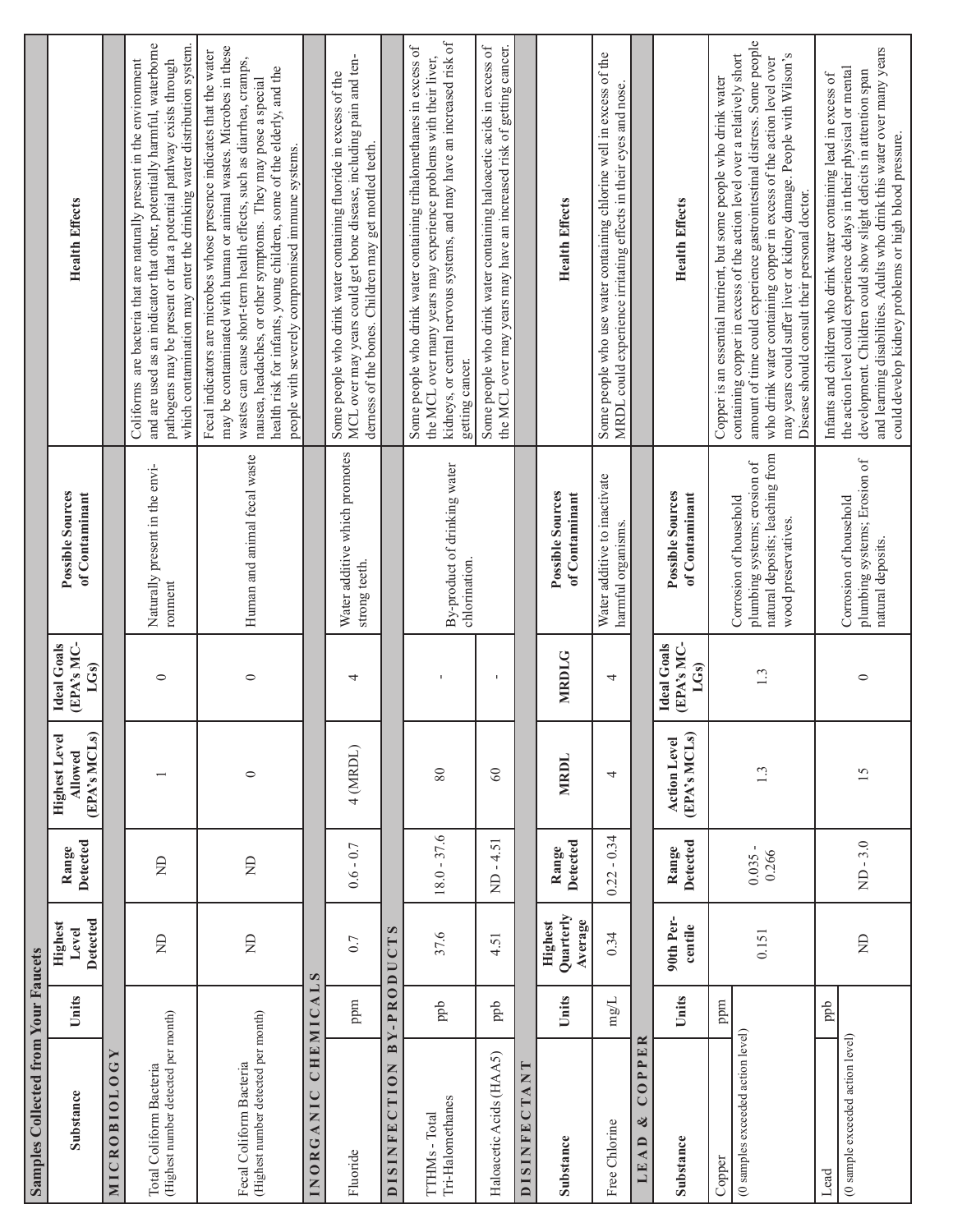| <b>Samples Collected from Your Faucets</b>                                                                                                                                              |               |                              |                          |             |                                                                                                                                                                                                                                                                    |                                                                                                                                                                                                                                                                                                                                                                                                                                                                                                                                                                                                                                                                                                                                                                                                                |
|-----------------------------------------------------------------------------------------------------------------------------------------------------------------------------------------|---------------|------------------------------|--------------------------|-------------|--------------------------------------------------------------------------------------------------------------------------------------------------------------------------------------------------------------------------------------------------------------------|----------------------------------------------------------------------------------------------------------------------------------------------------------------------------------------------------------------------------------------------------------------------------------------------------------------------------------------------------------------------------------------------------------------------------------------------------------------------------------------------------------------------------------------------------------------------------------------------------------------------------------------------------------------------------------------------------------------------------------------------------------------------------------------------------------------|
| Substance                                                                                                                                                                               | Units         | Detected<br>Highest<br>Level | <b>Detected</b><br>Range | <b>OSRG</b> | <b>Possible Sources</b><br>of Contaminant                                                                                                                                                                                                                          | <b>Health Effects</b>                                                                                                                                                                                                                                                                                                                                                                                                                                                                                                                                                                                                                                                                                                                                                                                          |
| UNREGULATED                                                                                                                                                                             |               | <b>CONTAMINANTS</b>          |                          |             |                                                                                                                                                                                                                                                                    |                                                                                                                                                                                                                                                                                                                                                                                                                                                                                                                                                                                                                                                                                                                                                                                                                |
| Bromodichloromethane                                                                                                                                                                    | ppb           | 11.7                         | $5.48 - 11.7$            |             |                                                                                                                                                                                                                                                                    | Some people who drink water containing bromodichloromethane at high concentra-<br>tions for many years could experience liver and kidney problems                                                                                                                                                                                                                                                                                                                                                                                                                                                                                                                                                                                                                                                              |
| Bromoform                                                                                                                                                                               | ppb           | 2.97                         | $1.67 - 2.97$            | J.          | Trihalomethane; by-product of                                                                                                                                                                                                                                      | Some people who drink water containing bromoform at high concentrations for<br>many years could experience liver and kidney problems                                                                                                                                                                                                                                                                                                                                                                                                                                                                                                                                                                                                                                                                           |
| Chloroform                                                                                                                                                                              | ppb           | 12.5                         | $3.45 - 12.5$            | $\sqrt{2}$  | drinking water chlorination                                                                                                                                                                                                                                        | many years could experience liver and kidney problems and may have an increased<br>Some people who drink water containing chloroform at high concentrations for<br>risk of cancer.                                                                                                                                                                                                                                                                                                                                                                                                                                                                                                                                                                                                                             |
| Dibromochloromethane                                                                                                                                                                    | ppb           | 12.9                         | 7.0712.9                 |             |                                                                                                                                                                                                                                                                    | Some people who drink water containing dibromochloromethane at high concentra-<br>tions for many years could experience liver and kidney problems                                                                                                                                                                                                                                                                                                                                                                                                                                                                                                                                                                                                                                                              |
| Monochloroacetic Acid                                                                                                                                                                   | ppb           | g                            | $\Xi$                    |             |                                                                                                                                                                                                                                                                    |                                                                                                                                                                                                                                                                                                                                                                                                                                                                                                                                                                                                                                                                                                                                                                                                                |
| Dicholoracetic Acid                                                                                                                                                                     | ppb           | 1.62                         | ND-1.62                  |             | Haloacetic Acid; by-product                                                                                                                                                                                                                                        |                                                                                                                                                                                                                                                                                                                                                                                                                                                                                                                                                                                                                                                                                                                                                                                                                |
| Trichloroacetic Acid                                                                                                                                                                    | $_{\rm{ppb}}$ | 1.08                         | ND-1.08                  | ı           | of drinking water chlorination.<br>These acids are regulated as a<br>group. See Halo-acetic Acids                                                                                                                                                                  | Some people who drink water containing haloacetic acids in excess of the MCL over<br>may years may have an increased risk of getting cancer.                                                                                                                                                                                                                                                                                                                                                                                                                                                                                                                                                                                                                                                                   |
| Monobromoacetic Acid                                                                                                                                                                    | ppb           | 1.84                         | ND-1.84                  |             | listed in previous table.                                                                                                                                                                                                                                          |                                                                                                                                                                                                                                                                                                                                                                                                                                                                                                                                                                                                                                                                                                                                                                                                                |
| Dibromoacetic Acid                                                                                                                                                                      | ppb           | 2.89                         | $MD - 2.89$              |             |                                                                                                                                                                                                                                                                    |                                                                                                                                                                                                                                                                                                                                                                                                                                                                                                                                                                                                                                                                                                                                                                                                                |
| MRDLG's do not reflect the benefits of teh use of disinfectants to control microbial contaminants.<br>fectant is necessary for control of microbial contaminants.<br><b>Definitions</b> |               |                              |                          |             | Action Level - The concentration of a contaminant which, if exceeded, triggers treatment or other requirements which a water system must follow.<br>Treatment Technique (TT) - A required process intended to reduce the level of a contaminant in drinking water. | Maximum Residual Disinfectant Level (MRDL) - The highest level of a disinfectant (chlorine, chloramines, chlorine dioxide) allowed in drinking water. There is convincing evidence that addition of a disin-<br>Maximum Residual Disinfectant Level Goal (MRDLG) - The level of a drinking water disinfectant (chlorine, chloramines, chlorine dioxide) below which there is no known or expected risk to health.<br>Maximum Contaminant Level (MCL) - This is the highest level of a contaminant that is allowed in drinking water. MCLs are set as close to the MCLGs as feasible using the best available technology.<br>Maximum Contaminant Level Goal (MCLG) - The level of a contaminant in drinking water below which there is no known or expected risk to health. MCLGs allow for a margin of safety. |
| 90th Percentile - Out of every 10 homes sampled, 9 were at or below this level.                                                                                                         |               |                              |                          |             |                                                                                                                                                                                                                                                                    |                                                                                                                                                                                                                                                                                                                                                                                                                                                                                                                                                                                                                                                                                                                                                                                                                |

Secondary Maximum Contaminant Level (SMCL) - These standards are developed to protect the aesthetic qualities of drinking water and are not health based. **Secondary Maximum Contaminant Level (SMCL)** - These standards are developed to protect the aesthetic qualities of drinking water and are not health based.

Massachusetts Office of Research and Standards Guideline (ORSG) - This is the concentration of a chemical in drinking water, at or below which, adverse health effects are unlikely to occur after chronic Massachusetts Office of Research and Standards Guideline (ORSG) - This is the concentration of a chemical in drinking water, at or below which, adverse health effects are unlikely to occur after chronic (lifetime) exposure. If exceeded, it serves as an indicator of the potential need for further action. (lifetime) exposure. If exceeded, it serves as an indicator of the potential need for further action.

**Unregulated Contaminant** - Unregulated contaminants are those for which EPA has not established drinking water standards. The purpose of unregulated contaminant monitoring is to assist EPA in determining Unregulated Contaminant - Unregulated contaminants are those for which EPA has not established drinking water standards. The purpose of unregulated contaminant monitoring is to assist EPA in determining their occurence in drinking water and whether future regulations are warranted.. their occurence in drinking water and whether future regulations are warranted.

Running Annual Average (RAA) - The average of four consecutive quarters of data. **Running Annual Average (RAA)** - The average of four consecutive quarters of data.

*Notes:*

1. The state allows us to monitor for some contaminants less than once per year because the concentrations of these contaminants do not change frequently. Some of our data, though representative, are more 1. The state allows us to monitor for some contaminants less than once per year because the concentrations of these contaminants do not change frequently. Some of our data, though representative, are more than one year old. than one year old.

2. Unregulated contaminants are those for which EPA has not established drinking water standards. The purpose of unregulated contaminant monitoring is to assist EPA in determining their occurrence in drinking 2. Unregulated contaminants are those for which EPA has not established drinking water standards. The purpose of unregulated contaminant monitoring is to assist EPA in determining their occurrence in drinking water and whether future regulation is warranted. water and whether future regulation is warranted.

3. The Massachusetts Office of Research and Standards has set a guideline of 20 ppm for sodium. 3. The Massachusetts Offi ce of Research and Standards has set a guideline of 20 ppm for sodium.